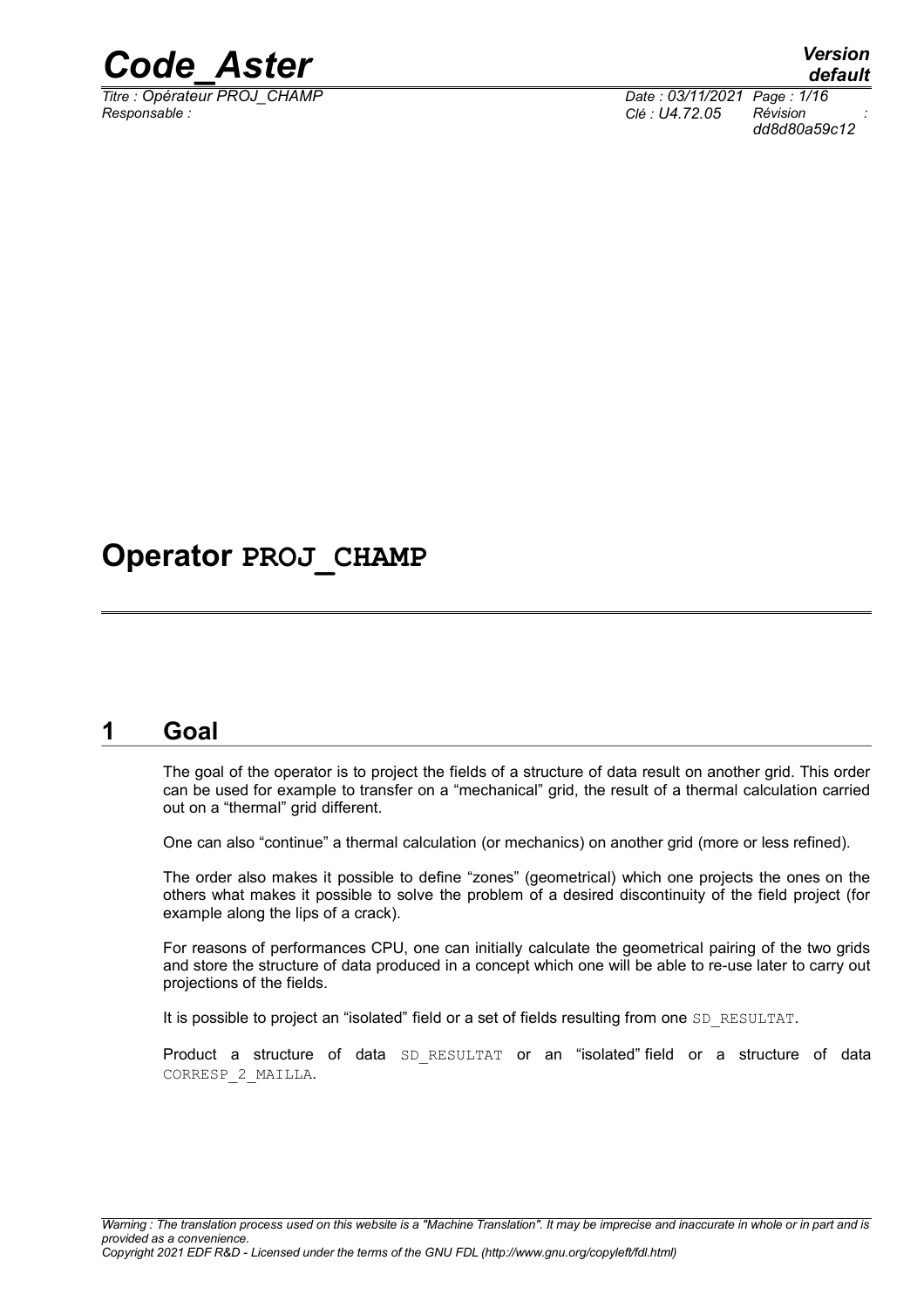# **Code Aster**

Titre : Opérateur PROJ CHAMP Responsable:

Date: 03/11/2021 Page: 2/16 Révision Clé : U4.72.05 dd8d80a59c12

# **Contents**

| 3.13 Remarks on the projection of the fields by elements for the method 'COLLOCATION'12 |  |
|-----------------------------------------------------------------------------------------|--|
|                                                                                         |  |
|                                                                                         |  |
|                                                                                         |  |
|                                                                                         |  |
|                                                                                         |  |
|                                                                                         |  |
|                                                                                         |  |
|                                                                                         |  |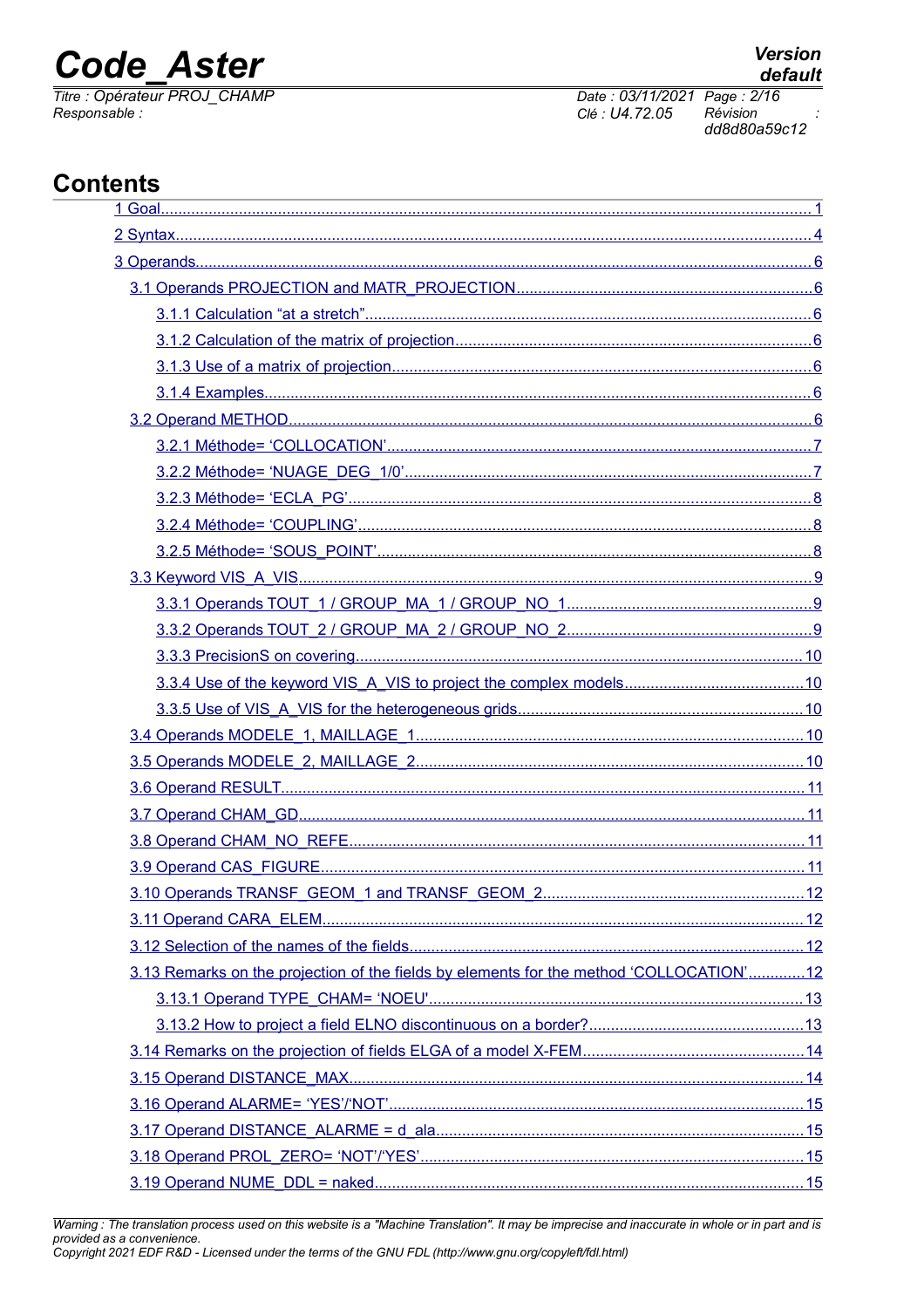# *default*

*Code\_Aster Version*

*Titre : Opérateur PROJ\_CHAMP Date : 03/11/2021 Page : 3/16 Responsable : Clé : U4.72.05 Révision : dd8d80a59c12*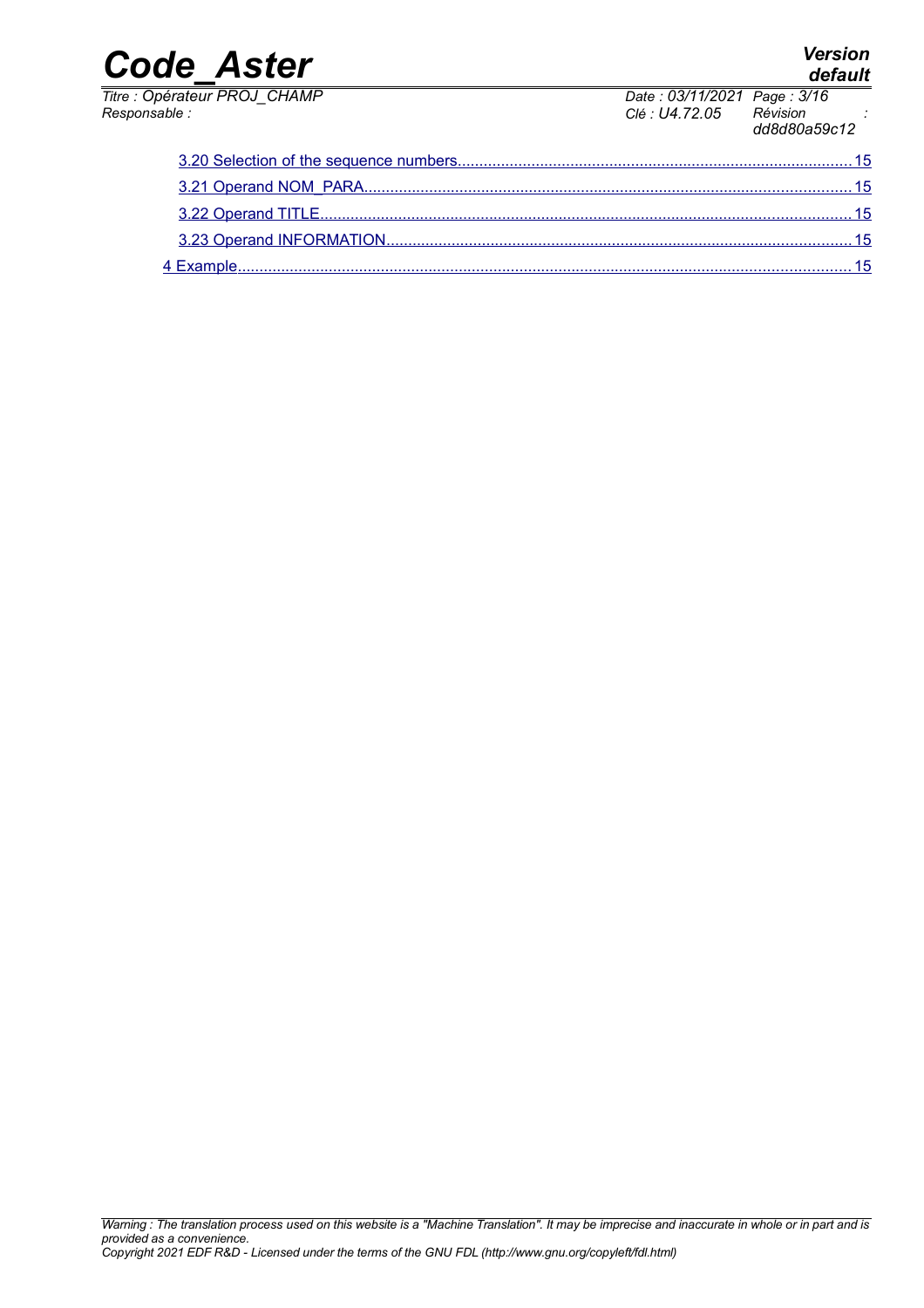*Titre : Opérateur PROJ\_CHAMP Date : 03/11/2021 Page : 4/16 Responsable : Clé : U4.72.05 Révision :*

*dd8d80a59c12*

# <span id="page-3-0"></span>**2 Syntax**

```
resu = PROJ_CHAMP (
       # Determine if the projection of the fields will be carried out
       ◊ PROJECTION = ['YES',' NON'] [DEFECT]
       # Allows to provide a correspondence between two grids calculated
       beforehand
       ◊ MATR_PROJECTION = matproj, [corresp_2_mailla]
       # Choice of the method of projection
       ◊ METHOD = ['CAR'|' COLLOCATION'|' ECLA_PG'|'NUAGE_DEG_0'|
                 'NUAGE DEG_1'|' COUPLAGE'|' SOUS POINT'] [DEFECT]
       # Information of both grids or models for projection
       # M od è or grid of reference:
       \bullet / MODELE 1 = mo1,
         / MAILLAGE 1 = ma1, / [grid]
                                                       / [skeleton]
# MODèor grid on which one wishes to project:
       \bullet / MODELE 2 = mo2,
         / MAILLAGE_2 = ma1, [grid]
       # What wants one to project: an isolated field or one SD RESULTAT ?
       \bullet / CHAM GD = champ1 / [cham_gd_sdaster
         / RESULT = evol, | [evol ther]
                                                    / [evol<sup>elas]</sup>
                                                   / [evol_noli]<br>/ [evol_char]
                                                    / [evol_char]
                                                   / [dyna_harmo]
                                                     / [dyna_trans]
                                                     / [mode meca]
                                                  / [mode_stat_depl]
                                                    / [base_modale]
                                                              /…
       # Mots key additional for the methods:
       # 'COLLOCATION', 'ECLA_PG', 'CAR'
         ◊ CAS_FIGURE = ['3D'|' 2D'|' 2.5D'|' 1.5D'],
         # To transform the geometry of the nodes of the grids
         \Diamond TRANSF GEOM 1 = (fx, fy, [fz]) [function]
         \sqrt{TRANSF} GEOM 2 = (fx, fy, [fz]) [function]
         \sqrt{P} DISTANCE MAX = d max, [R]
         \sqrt{P} DISTANCE ALARME = d ala, [R]
         \Diamond ALARM = ['YES',' NOT,] [DEFECT]
         \Diamond PROL ZERO = ['YES','NOT'] [DEFECT]
         V Prol_4Hive V Prol_4Hive V# Keyword additional for the methods 'NUAGE DEG 0/1'
          \Diamond CHAM_NO_REFE = chno2, [cham_no]
       # Keyword additional for method 'SOUS_POINT'
         \Diamond \blacklozenge CARA ELEM = carac, \Diamond (cara elem)
         # To transform the geometry of the nodes of the grids
         \Diamond TRANSF GEOM 1 = (fx, fy, [fz]) [function]
          \Diamond TRANSF GEOM 2 = (fx, fy, [fz]) [function]
       # Projette fields of a sd_resultat
          # Selection of the fields
```
*Warning : The translation process used on this website is a "Machine Translation". It may be imprecise and inaccurate in whole or in part and is provided as a convenience. Copyright 2021 EDF R&D - Licensed under the terms of the GNU FDL (http://www.gnu.org/copyleft/fdl.html)*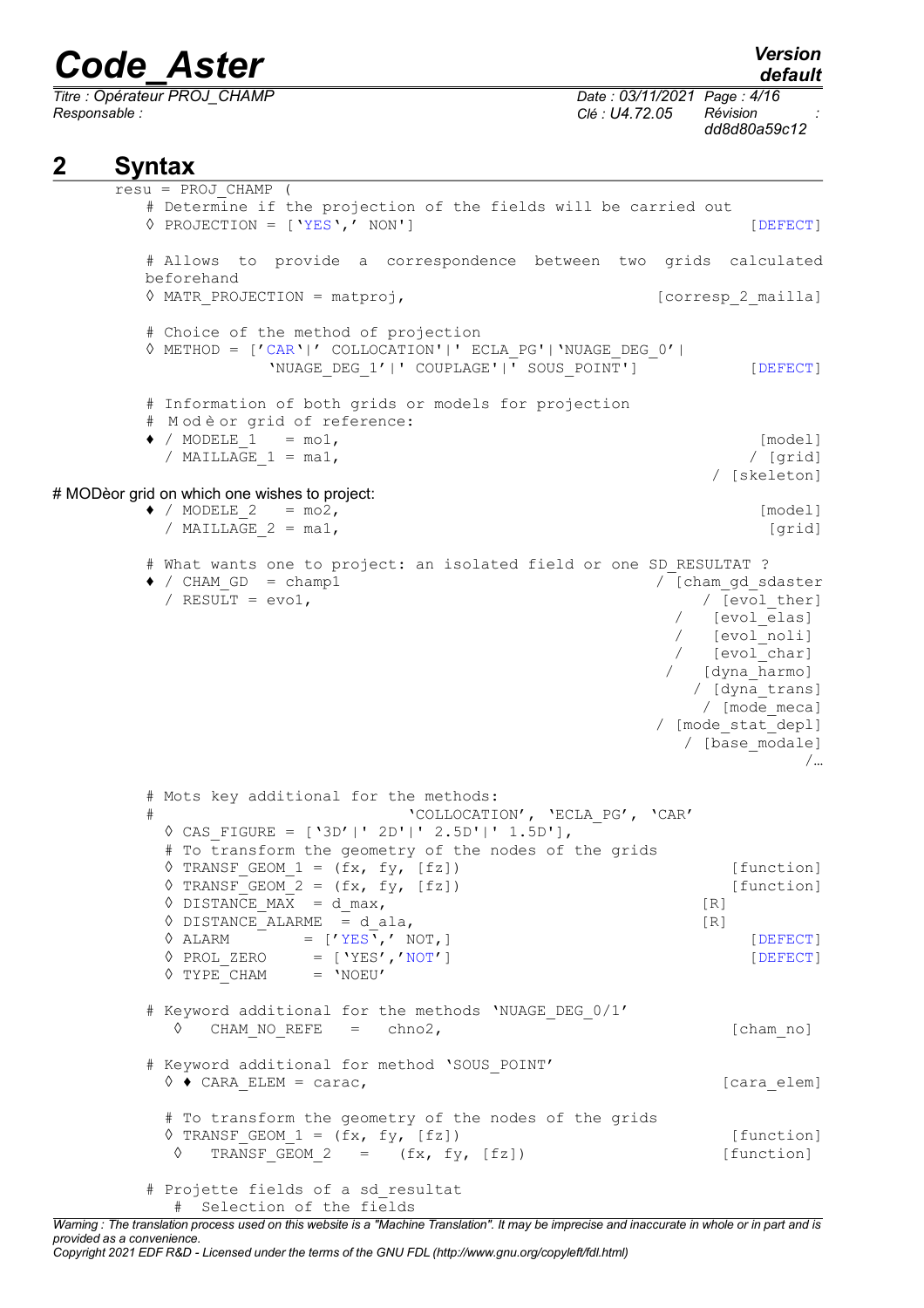*default*

*Code\_Aster Version Titre : Opérateur PROJ\_CHAMP Date : 03/11/2021 Page : 5/16 Responsable : Clé : U4.72.05 Révision : dd8d80a59c12*  $\Diamond$  / TOUT CHAM = 'YES', / NOM\_CHAM = l\_noch, [l\_Kn] # Selection of the sequence numbers  $\Diamond$  / TOUT ORDRE = 'YES', / NUME\_ORDRE = 1\_nuor, [1\_I]<br>/ INST = 1 inst, [1 R] / INST = l\_inst, [l\_R] / FREQ =  $l$  freq, /LISTE INST = l inst, [listr8] /LISTE\_ FREQ = l\_freq, [listr8] ◊ / CRITERION = 'RELATIVE', [DEFECT]  $P$  RECISION = / 1.0E-6, [ DEFECT ] / prec, [R] / CRITERION = 'ABSOLUTE', PRECISION = prec, # Imposer the classification of the cham\_no (modes) [nume ddl sdaster] # Withppariement "by zones" (prohibited if METHODE=' ECLA\_PG') ◊ VIS\_A\_VIS = \_F (  $\blacklozenge$  | TOUT 1 = 'YES',  $|$  GROUP MA 1 = lgma1,  $[$ l grmaille] | GROUP NO 1 = lgno1, [lgr noeud]  $\bullet$  | TOUT 2 = 'YES',  $|$  GROUP MA  $2 = 1$ gma $2$ ,  $[1 \text{ gr maille}]$  $\overline{a}$  GROUP NO 2 = lgno2,  $\overline{a}$  [l\_gr\_noeud] # if method 'COLLOCATION' ◊ CAS\_FIGURE = ['3D'|' 2D'|'2.5D'|'1.5D'],  $\sqrt[6]{}$  TRANSF GEOM 1 = (fx, fy, [fz]) [function]  $\sqrt{TRANSF}$  GEOM 2 = (fx, fy, [fz]) [function] ), ◊ NOM\_PARA = will lpara, [l\_Kn]  $\sqrt{1 - Kn}$  = titr,  $[1 - Kn]$  $\sqrt{1}$  INFORMATION =  $/ 1$ , [defect]  $/2$ ,

```
);
```
Type of the result of the operator:

- if the keyword is used PROJECTION=' NON', resu is a "matrix of projection" (standard corresp\_2\_mailla),
- if the keyword is used CHAM GD,  $resu$  is a field of comparable nature that champ1,
- if the keyword is used RESULT,  $resu$  is one SD\_RESULTAT of the same type than  $evo1$ .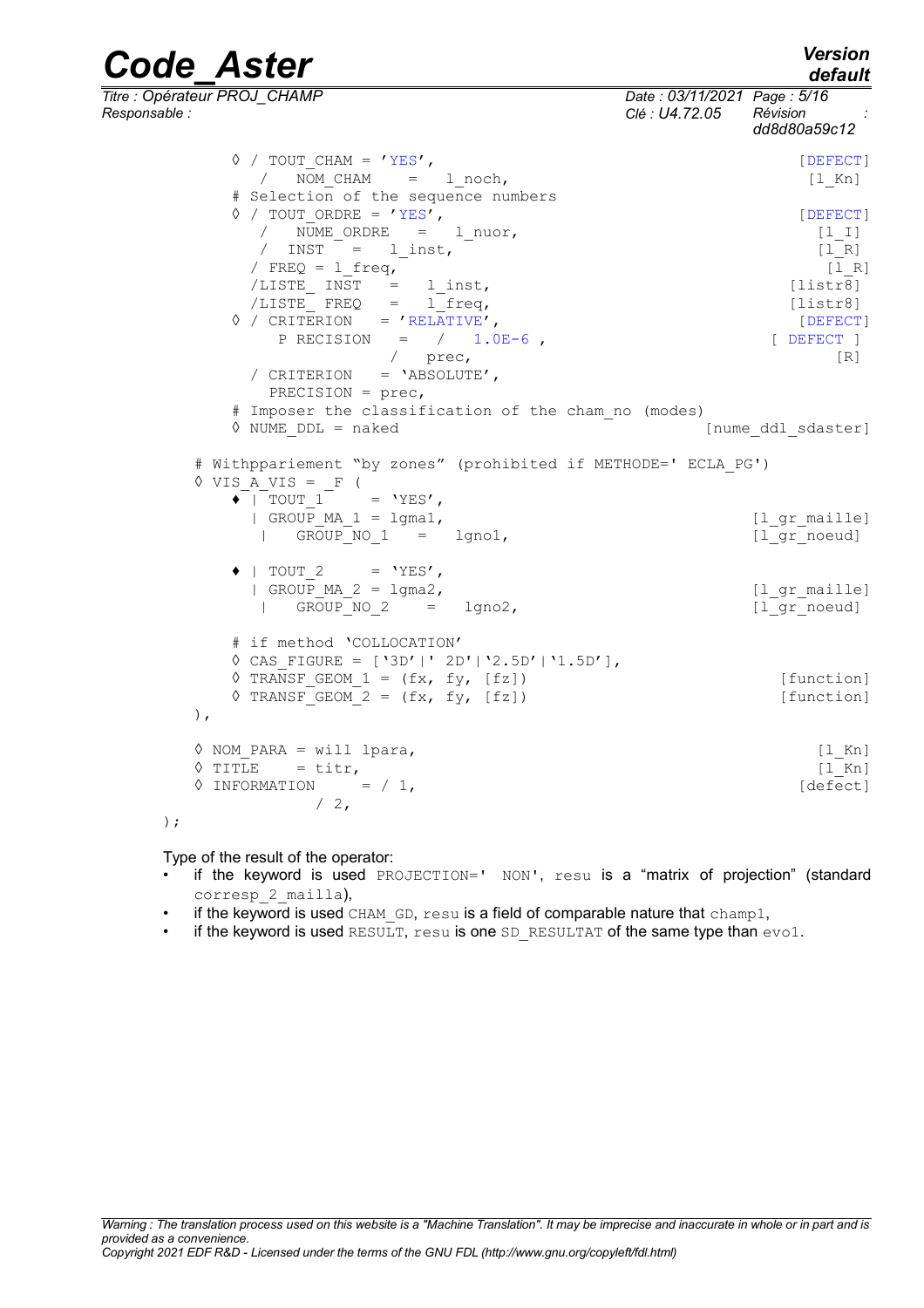*Titre : Opérateur PROJ\_CHAMP Date : 03/11/2021 Page : 6/16 Responsable : Clé : U4.72.05 Révision :*

# <span id="page-5-6"></span>**3 Operands**

# **3.1 Operands PROJECTION and MATR\_PROJECTION**

<span id="page-5-5"></span>The operator can be used of three different manners according to the uses of the keywords PROJECTION and MATR\_PROJECTION. These three modes of use are described hereafter.

## **3.1.1 Calculation "at a stretch"**

<span id="page-5-4"></span>It is the by default mode. One calculates a geometrical correspondence initially (called matrix of projection), then one uses this matrix to project the fields to be projected (PROJECTION=' OUI'). The matrix of projection is lost at the end of the operator.

## **3.1.2 Calculation of the matrix of projection**

<span id="page-5-3"></span>The geometrical correspondence is calculated and one stops (PROJECTION=' NON'). The matrix of projection is the concept result of the order.

**Note:** this kind of calculation is currently possible only with the methods 'COLLOCATION' or 'COUPLING'.

## **3.1.3 Use of a matrix of projection**

<span id="page-5-2"></span>One uses the matrix calculated previously to project the fields (keyword MATR\_PROJECTION). **Note:** SI one wants to project fields PaR element, it is necessary to use the keyword MODELE 2.

## **3.1.4 Examples**

<span id="page-5-1"></span>To do a calculation "at a stretch", one writes for example: TEMP2=PROJ\_CHAMP (RESULTAT=TEMP1, METHODE=' COLLOCATION', MAILLAGE\_1=MA1, MAILLAGE\_2=MA2, NOM\_CHAM=' TEMP')

To do a calculation in two times, one writes: MATPROJ=PROJ\_CHAMP (METHODE=' COLLOCATION', PROJECTION=' NON', MAILLAGE 1=MA1, MAILLAGE 2=MA2,)

TEMP2=PROJ\_CHAMP (RESULTAT=TEMP1, MATR\_PROJECTION=MATPROJ, NOM\_CHAM=' TEMP')

# **3.2 Operand METHOD**

<span id="page-5-0"></span>There exist five methods of projection.

Methods 'COLLOCATION' and 'NUAGE\_DEG\_0/1' are adapted to the projection of the fields to **nodes**. Method 'COLLOCATION'is to be used in priority: C' is most robust and she does not extrapolate the values of the initial field. Two methods 'NUAGE DEG 0/1' can be used if one cannot make differently. For example, when the initial grid does not contain meshs, but only nodes (a grid containing the positions of transmitters).

#### **Notice on the method collocation:**

For the projection of fields 'NOEU' or 'ELNO', there exists an alternative to *PROJ\_CHAMP* for certain particular configurations of projection, in particular met in THM for the postprocessing of the pressure. If the user wishes to project a result of a quadratic grid on the same linearized grid, it can use:

```
 MACR_ADAP_MAIL (
      ADAPTATION=' MODIFICATION', DEGRE=' OUI', MAJ_CHAM=_F (...),)
who can prove sometimes faster on the large studies.
```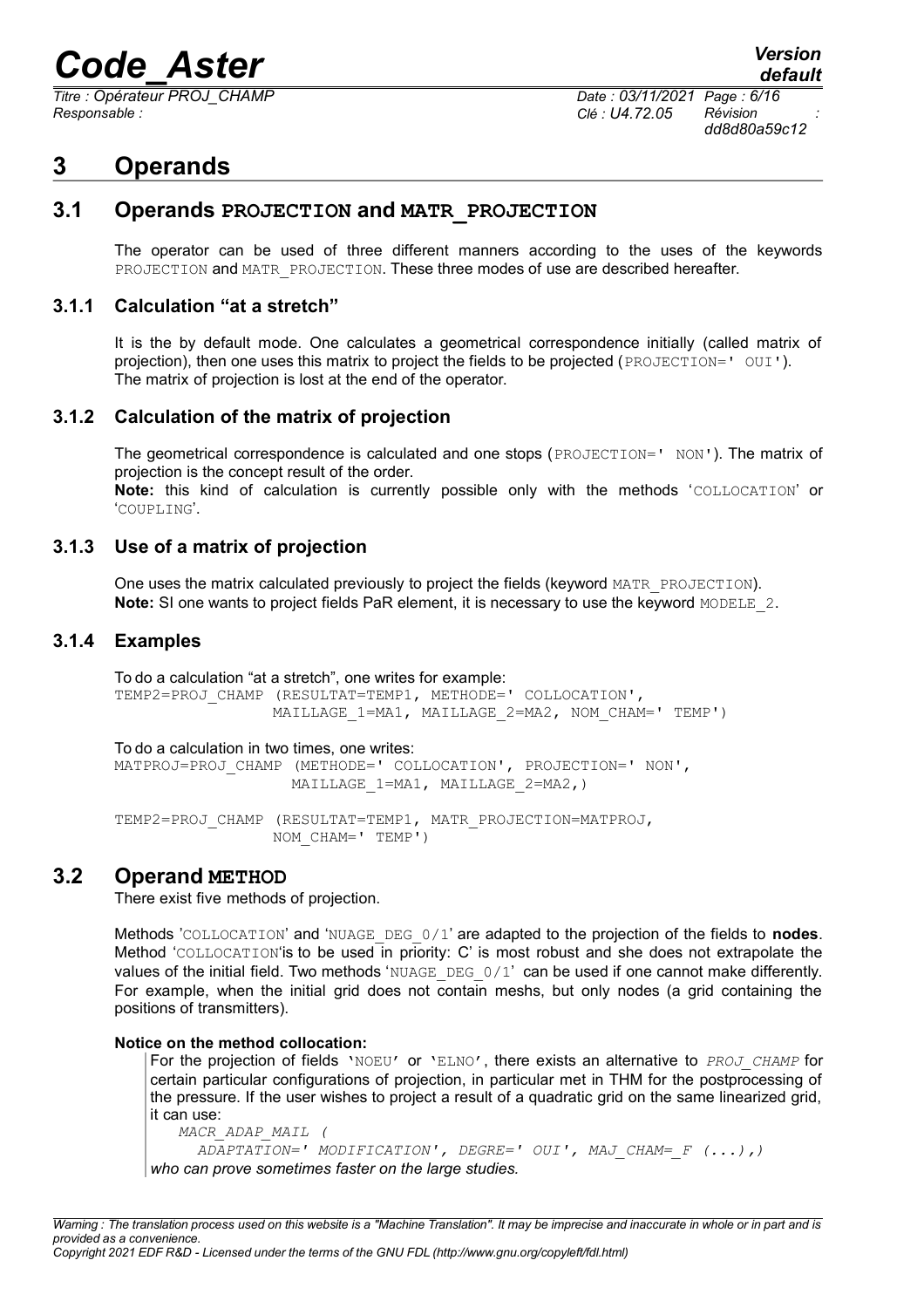*Titre : Opérateur PROJ\_CHAMP Date : 03/11/2021 Page : 7/16 Responsable : Clé : U4.72.05 Révision :*

Method 'ECLA PG' is adapted to the fields at the points of Gauss (ELGA). It functions only on one field "isolated" (keyword CHAM GD).

Another method, named 'COUPLING' was introduced for calculations of interaction fluid-structure when *Code\_Aster* is coupled with the code of mechanics of the fluids *Code\_Saturn*. This method is comparable to collocation.

A named method 'SOUS POINT', is used to build fields (variable of orders of the type TEMP, HYDR, NEUT or of constraints of the type SIEF R), on mechanical models under-points starting from a field or of a result resulting from a calculation on a model 3D.

Method 'CAR'allows to choose the method most recommended according to the type of the field: 'ECLA\_PG' for a field 'ELGA', and 'COLLOCATION' for the other fields.

Unfortunately, like the method 'ECLA PG' is authorized only on one isolated field, it is not possible to print with the method  $\text{CAR'}$  all fields of a structure of data.

#### **3.2.1 Méthode= 'COLLOCATION'**

<span id="page-6-1"></span>First method (COLLOCATION) is classical: to calculate the value on a node ( *N2* ) grid *ma2* , one seeks in which element of the grid  $_{\text{ma1}}$  this node is, then one interpolates the value using the functions of form of this element.

When the node is not geometrically inside one of the elements of *ma1* (i.e., apart from the modelled geometrical field), the method connects the node and the point of the element nearest and interpolates the value using the functions of form of this element. There is thus (by default) a "prolongation" of the field outside the initial grid. The operand DISTANCE MAX allows to modify this behavior.

#### **Problem posed by the "mixed" fields:**

If components carried by the various nodes of element of *ma1* are not all the same ones, for example, if the nodes tops do not carry the same components that the nodes mediums, one cannot use "stupidly" the interpolation by the functions of form of the element.

The calculation of the value of a component on the node  $N2$  is made in the following way:

• Geometrical stage (made independently of the fields project):

The element is determined *ima1* associated with *N2* , then one calculates, with the functions of form of this element, the coefficients weighting for **all** nodes of *ima1* . The sum of these coefficients is worth 1.

- Stage of projection of a component of a field:
	- If all nodes of *ima1* carry this component, it does not have there problems, one applies the formula of weighting selected.
	- If the component is not carried by all nodes of *imal* 
		- So certain nodes carrying the component have a "weight"  $\geq 0$  , one makes use of those by modifying the formula of weighting so that the sum of the coefficients selected makes 1.
		- If none the nodes carrying the component has a weight  $\geq 0$ , one is satisfied to make an arithmetic mean of the components present on *ima1* .

#### **3.2.2 Méthode= 'NUAGE\_DEG\_1/0'**

<span id="page-6-0"></span>The second family of methods (NUAGE\_DEG\_1/0) (**strongly disadvised**) use the concept of groups of dots, by forgetting the finite elements present in the models. It is more general than the method 'COLLOCATION' because it makes it possible to project a field with the nodes without these nodes being carried by finite elements (for example a set of sensors). On the other hand, this method often disturbs the users familiar of the finite element method, because it is purely geometrical and does not see the material borders nor the holes: the computed value on a node of the new grid depends on **all** the nodes which are close for him. In the zones of strong gradient, the values can be obtained with a strong extrapolation, which is seldom "physical".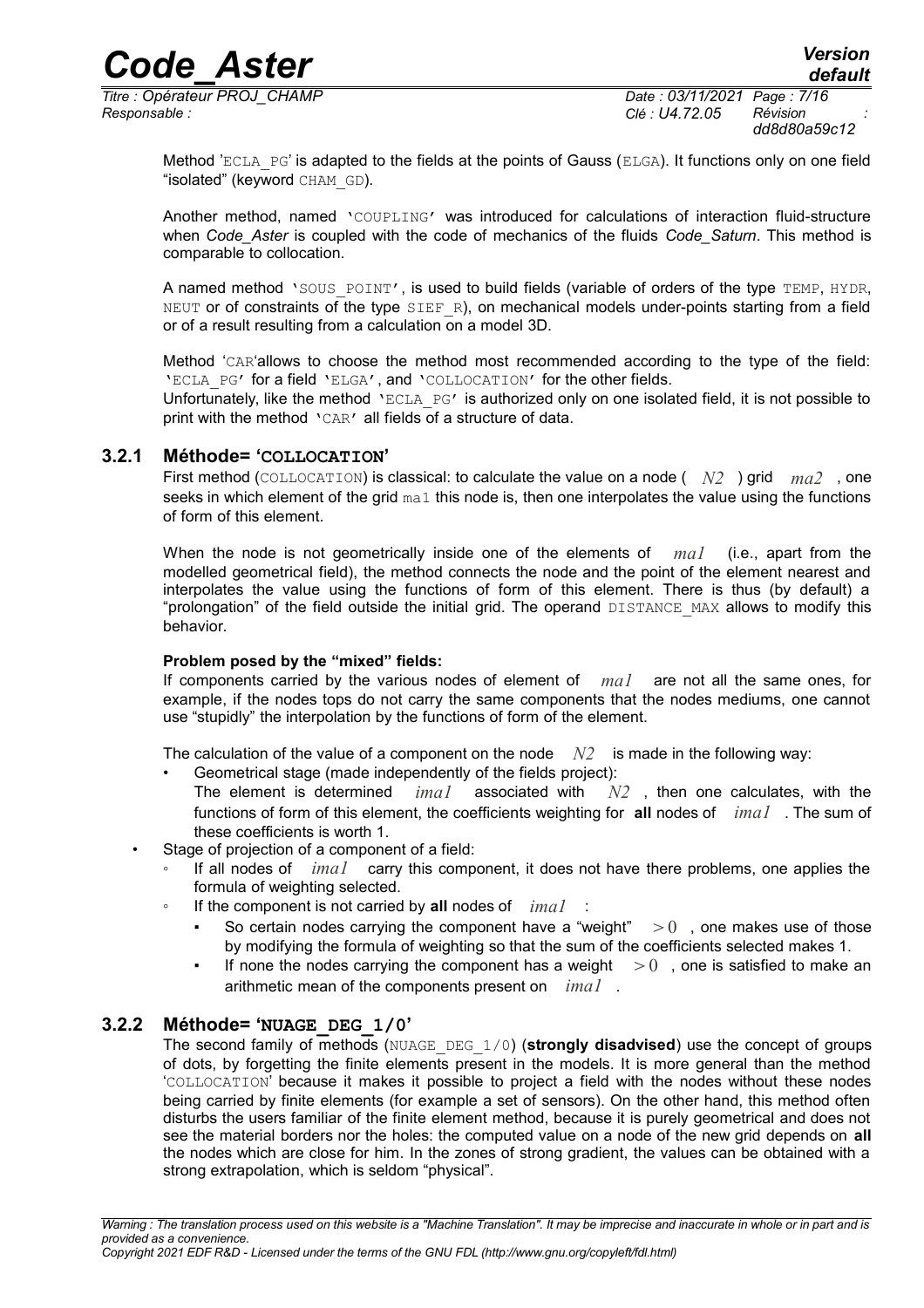# *Code\_Aster Version*<br>*Code\_Aster Version*<br>*Conérateur PROJ CHAMP Code Conérateur PROJ CHAMP*

*Titre : Opérateur PROJ\_CHAMP Date : 03/11/2021 Page : 8/16 Responsable : Clé : U4.72.05 Révision :*

*dd8d80a59c12*

The idea of these methods is to make pass "as well as possible" a hyperplane of degree 1 or 0 (NUAGE DEG  $1/0$ ) among the points of grid 1. The weight of the points is very strongly dependent on their distance to the node *N2* : the weight decrease like exponential decreasing distance. Once coefficients of the hyperplane calculated (for a node  $N(2)$ , one evaluates this hyperplane with the coordinates of the node *N2* .

# **3.2.3 Méthode= 'ECLA\_PG'**

<span id="page-7-2"></span>Third method (ECLA\_PG) allows to project fields known at the points of Gauss of the grid (also called points of integration). For example, it is possible to project stress fields, deformations or variables internal.

This method uses the programming of the order MACR\_ECLA\_PG and of the method of 'COLLOCATION' described previously. Each mesh of the initial grid is burst in as many under-meshs as of points of Gauss contained in the mesh, in the same manner as the current bursting of MACR ECLA PG. In the second time, the matrix of projection of the method is used 'COLLOCATION' between the points of Gauss of the second grid and the meshs previously burst. This method is prohibited with the keyword VIS A VIS.

## **3.2.4 Méthode= 'COUPLING'**

<span id="page-7-1"></span>Fourth method (COUPLING) is an alternative very close to the collocation and specifically introduced for the coupling with the code of mechanics of the fluids Saturn (in finished volumes). It is employed in the macro-order CALC\_IFS\_DNL who allows this coupling YEWS.

It is available only to generate the structure of data CORRESP 2 MAILLA (case PROJECTION=' NON'). It makes it possible to project fields with the nodes between a grid with the finite elements (structure) and grids coming from the code to finished volumes *Code\_Saturne*. These grids, imported in *Code\_Aster*, are composed of specific elements, because there are no functions of forms associated.

## **3.2.5 Méthode= 'SOUS\_POINT'**

<span id="page-7-0"></span>This method is based on the method of 'COLLOCATION' and is similar to the method ECLA\_PG by removing the stage of bursting of the grid. The inlet limits are cham no or of CHAM ELEM/ELNO in the form of field isolated or contents in a result from type EVOL THER. The first stage consists in building a grid starting from the coordinates of the under-points of MODELE 2 (mechanical model) for all the points of the families of the list MATER (for fields of the type TEMP, HYDR, NEUT) and for all the points of the family RIGI (for the fields of the type SIEF R).

The inlet limits are then projected on this grid by a method of 'COLLOCATION' (by forcing the type of fields created with  $chamno$ ). Finally the values obtained for each point are recopied in one CHAM\_ELEM/ELGA, on the corresponding points and under-points (see V1.01.318, V1.01.365).

This method is prohibited with the keyword VIS\_A\_VIS and with PROJECTION =  $'NOT$ .

## *Notice n°1 :*

*The projection of the fields of the type SIEF\_R , their initial reference mark does not modify. Method SOUS\_POINT applied to this kind of field a stress field resulting from a calculation on finite elements 3D makes it possible to project on elements of hull under-points or multi-layer. A stress field of the type SIEF\_R on elements of hulls must be expressed in the local reference mark of the elements. One thus should not use this field project without him to change reference mark . The order MODI\_REPERE allows to make this operation.*

*For the fields of the type TEMP , HYDR and NEUT who are scalar fields independent of the reference mark, Re* preceding mark does not apply.

#### *Notice n°2:*

*The current version of Salomé\_Meca cannot visualize the fields under-points. However, in the phase of checking, it is perhaps useful to check the good agreement of the grids. For that, it is possible at the time of the phase of projection to obtain a grid of POI1 correspondent at all the under-points. The checking of the good agreement can then be realized in the module PARAVIS or SMESH by superimposing the voluminal grid 3D and the grid of POI1.*

*Copyright 2021 EDF R&D - Licensed under the terms of the GNU FDL (http://www.gnu.org/copyleft/fdl.html)*

*Warning : The translation process used on this website is a "Machine Translation". It may be imprecise and inaccurate in whole or in part and is provided as a convenience.*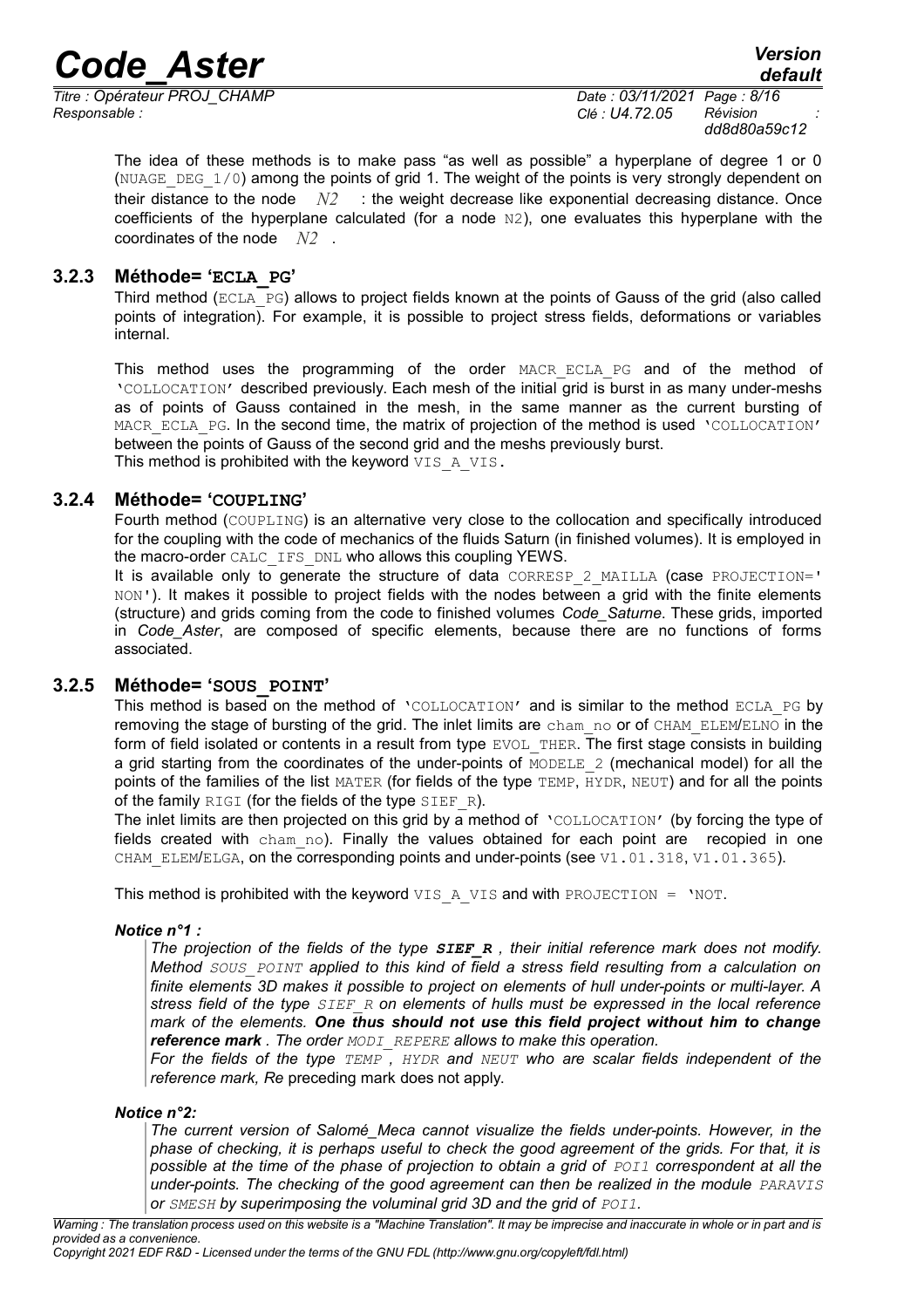*Titre : Opérateur PROJ\_CHAMP Date : 03/11/2021 Page : 9/16 Responsable : Clé : U4.72.05 Révision :*

*dd8d80a59c12*

*This grid is saved with the format MED in the repertoire "repe\_out", it is thus necessary to indicate this repertoire in the profile of study and to use the key word*  $INFO=2$ *.* 

# **3.3 Keyword VIS\_A\_VIS**

<span id="page-8-2"></span>This keyword optional factor makes it possible to project the field "per pieces". By default, it is **the unit** field which is project.

This keyword makes it possible to project discontinuous fields or to solve the problem of the projection of complex models (see § [\[3.3.4\]](#page-9-3)) or to improve performances CPU of heterogeneous projections of model (see § [\[3.3.5\]](#page-9-2)).

If it is used this keyword makes it possible to the user to project a field (with the nodes) a priori discontinuous (on a line or a surface) and to preserve this discontinuity for the field project:



**Figure 3.3-a: fissured structure.**

For example, that is to say the fissured structure of the figure [3.3-a]. The field of displacement is discontinuous on the crack: the upper lip and the lower lip although geometrically confused have each one their own field of displacement.

Let us suppose that one has 2 grids ( *M* and *M '* ) different from this structure and that for each one of these grids, zones *Z1* and *Z2* are represented by two GROUP\_MA named *Z1* and *Z2* .

One will be able to write:

VIS A VIS = ( F (GROUP MA  $1 = 'Z1'$ , GROUP MA  $2 = 'Z1')$ ,  $\overline{F}$  (GROUP MA 1 = 'Z2', GROUP MA 2 = 'Z2')),

Values of the field project on the upper lip (pertaining to *Z1* ) account only values of the initial field will take on *Z1* . In the same way the values obtained on the lower lip depend only on the initial field on  $Z2$ .

#### **Notice on the use of** VIS\_A\_VIS **+ field** ELNO **:**

One could believe that the use of the keyword VIS A VIS allows to project a field ELNO by preserving a discontinuity on the interface between two zones. It of it is nothing as one explains it to the § [\[3.13.2\]](#page-12-0).

## **3.3.1 Operands TOUT\_1 / GROUP\_MA\_1 / GROUP\_NO\_1**

<span id="page-8-1"></span>These operands are used to define the whole of the meshs ( $\text{VCOLLOCATION}$ ,  $\text{VELL}PG$ ,) or of the nodes ('NUAGE DEG  $1/0'$ ) to take into account in the initial grid.

## **3.3.2 Operands TOUT\_2 / GROUP\_MA\_2 / GROUP\_NO\_2**

<span id="page-8-0"></span>These operands are used to define the whole of the nodes or the elements where one evaluates to it (S) field (S).

The use of  $TOUT_2$  or of GROUP MA  $2$  activate a checking of homogeneity of the meshs before construction list of the corresponding nodes. For example, if there exists at least a mesh 3 *D* among the meshs well informedES then meshs 2*D* , 1*D* and 0 *D* will be ignored and the subjacent nodes will not be part of the list of the nodes if they did not belong not at the same time with a mesh 3 *D* . The same thing occurs as soon as there is a mesh 2*D* (and in the absence of mesh  $3D$  ) with the meshs  $1D$  and  $0D$  . On the other hand meshs  $0D$  are not ignored when one or more meshs  $1D$  are present (and in the absence of meshs  $2D$  and  $3D$ ).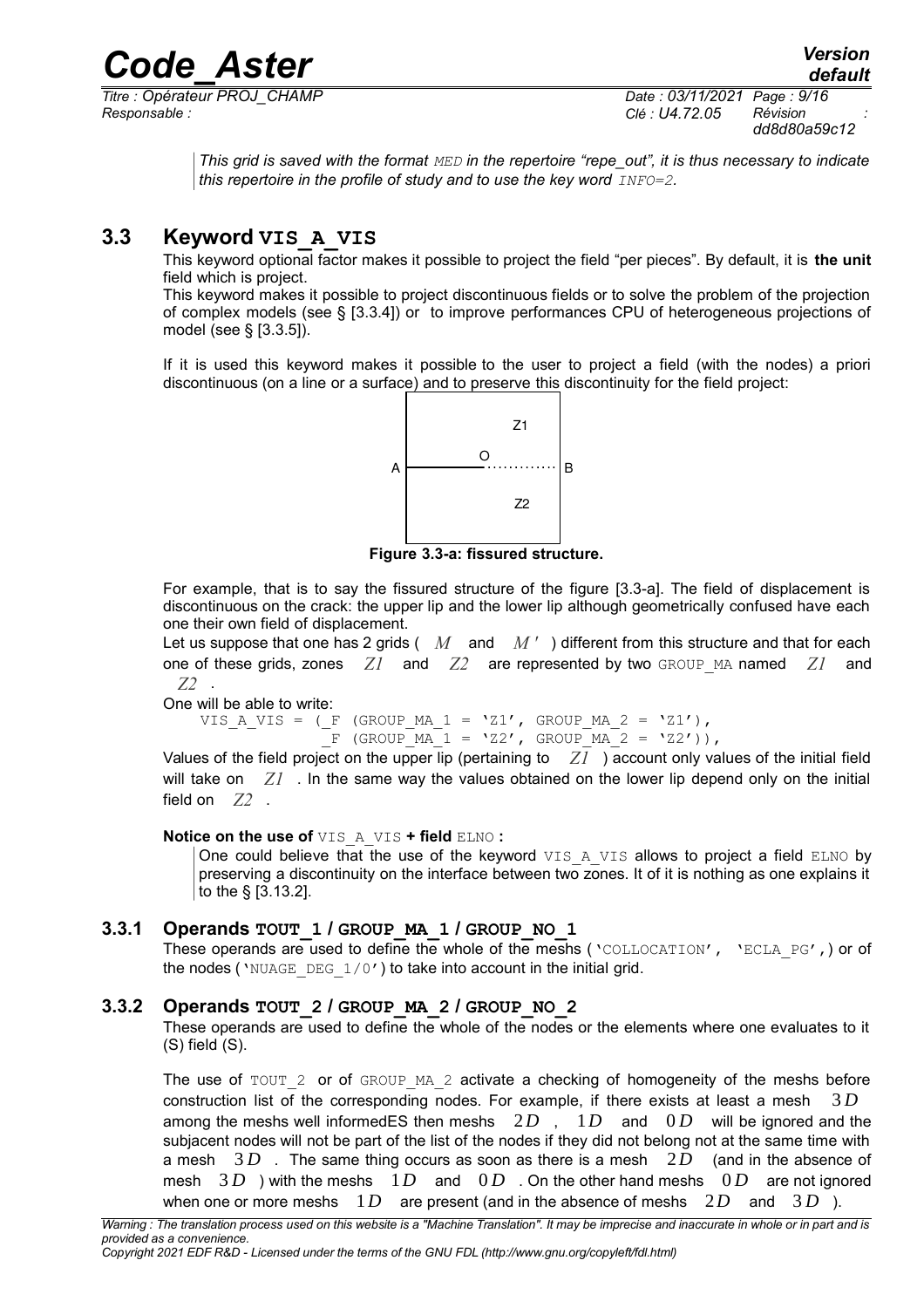*Titre : Opérateur PROJ\_CHAMP Date : 03/11/2021 Page : 10/16 Responsable : Clé : U4.72.05 Révision :*

*dd8d80a59c12*

## **3.3.3 PrecisionS on covering**

<span id="page-9-4"></span>When a node to be projected is present in several occurrences of  $VIS$  A  $VIS$ , it is the projection of this node determined in the last occurrence which is preserved.

The only exception to that occurs when projection is considered to be distant. In this case, if the node concerned were already treated by a preceding occurrence, one preserves projection previously calculated.

#### **3.3.4 Use of the keyword VIS\_A\_VIS to project the complex models**

<span id="page-9-3"></span>The keyword VIS A VIS allows for example to solve the problem of the projection of a field of temperature calculated on a model containing of the elements 3D and the elements of hull (a solid whose skin interns would be covered with a "liner" with a grid in elements of hull).

The problem is the following: the elements 3D carry on their nodes the only degree of freedom TEMP, whereas the elements of hull (thermal) carry the 3 degree of freedom:  $TEMP$  MIL,  $TEMP$  INF and TEMP SUP. If one does not take precautions and that one projects all the model at a stretch, the degree of freedom TEMP\_MIL, TEMP\_INF and TEMP\_SUP "will be lost" during projection. Indeed, as the initial grid contains voluminal elements, it is the procedure "3D" which is applied: for each node of grid 2, one seeks a voluminal mesh which contains this node (or which of it is close). Once this found mesh, one interpolates the degrees of freedom carried by **all** nodes of this mesh. Practically, no mesh 3D can carry on all its nodes the degrees of freedom TEMP\_MIL, TEMP\_INF and TEMP\_SUP; those are thus lost.

To solve this problem it is necessary to do something like:

evo2= PROJ\_CHAMP (RESULTAT=evo1, VIS  $A^T VIS = (F (GROUP MA 1: 'VOLU' , GROUP MA 2=' VOLU',)),$  $\overline{F}$  (GROUP MA 1: 'LINER', GROUP MA  $\overline{2}=$ ' LINER',),)

In this manner, meshs of 'LINER' grid 2 will be affected by the values carried by the meshs of 'LINER' grid 1 and they will carry the same degrees of freedom.

#### **3.3.5 Use of VIS\_A\_VIS for the heterogeneous grids**

<span id="page-9-2"></span>The projection of heterogeneous grids (presence of small meshs and large meshs) can largely degrade performances CPU of the operator.

For reasons of performance, the elements of the grid are put in of the same "boxes" cuts (a regular Cartesian grid). During projection, one does not test whereas the elements of the box which contains the point to be projected. If the grid is very heterogeneous, certain boxes are empty and others contain many elements, which causes a degradation of the performances.

In this case, the use of  $VIS$  A  $VIS$  can improve the performances considerably. For that, it is enough to create a group satisfying the fine meshs and the another coarse meshs.

# **3.4 Operands MODELE\_1, MAILLAGE\_1**

<span id="page-9-1"></span>/ MODELE  $1 = \text{mol}$ ,

/ MAILLAGE  $1 = ma1$ ,

These two keywords make it possible to specify the initial grid (or skeleton in the case of the understructuring). Projection goes from the grid "1" towards the grid "2".

This grid is that which is associated with the fields to project ( $evol1$  or  $champ1$ ).

**Note:** it is preferable to use the keyword MODELE 1, because that makes it possible to limit the meshs candidates to projection (if the model is more restricted than the grid).

# **3.5 Operands MODELE\_2, MAILLAGE\_2**

<span id="page-9-0"></span>/ MODELE  $2 = \text{mod}$ ,

/ MAILLAGE  $2 = ma2$ ,

These two keywords make it possible to specify the final grid. It is the grid on which will be created the projected fields.

#### **Notice important:**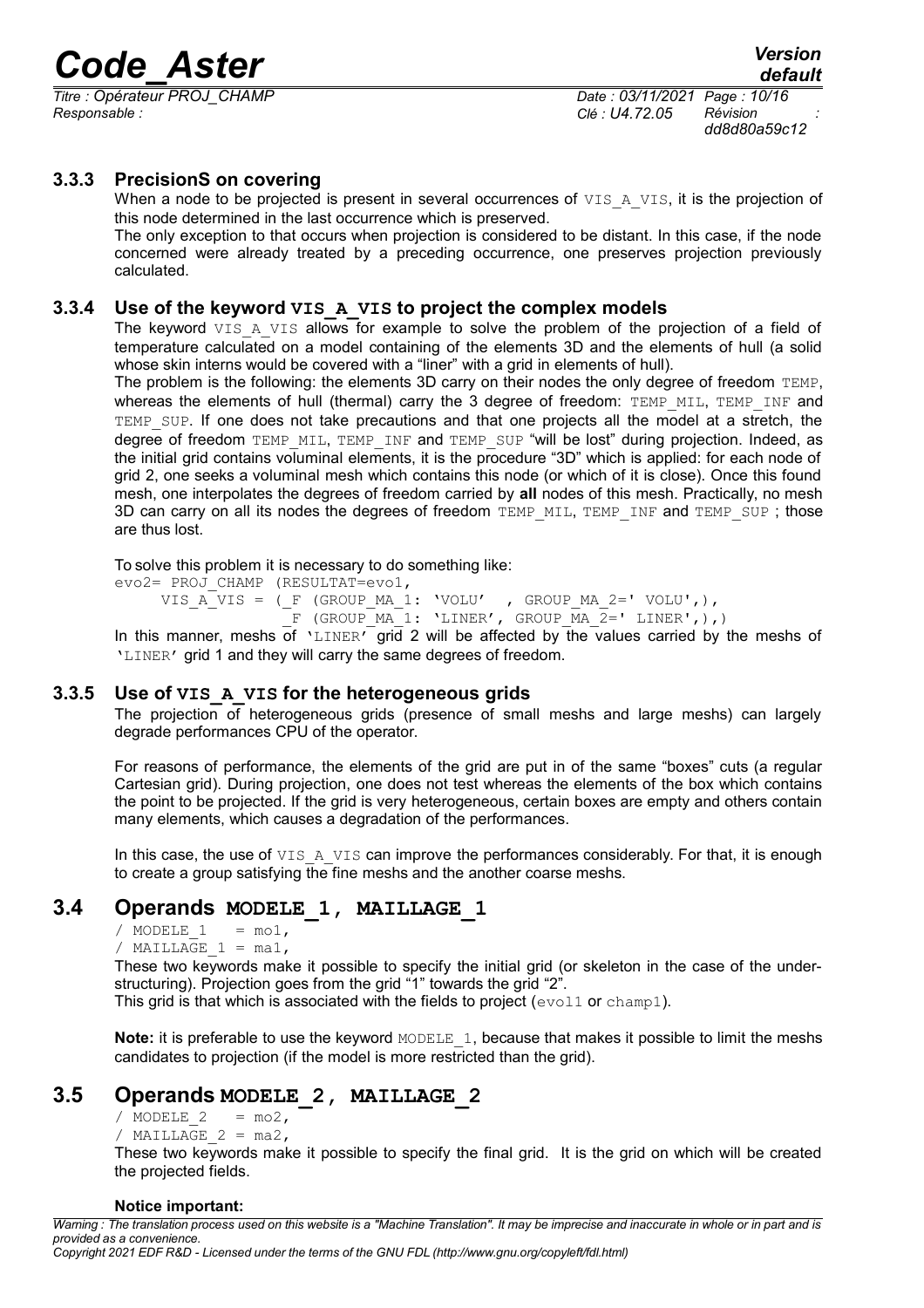*Titre : Opérateur PROJ\_CHAMP Date : 03/11/2021 Page : 11/16 Responsable : Clé : U4.72.05 Révision :*

*dd8d80a59c12*

*There still, it is preferable to use the keyword MODELE\_2, even if finite elements of MODELE\_2 are not used. One makes use only of the coordinates of the nodes of the grid ( ma2 ) associated with mo2 . The fact of using the name of the model ( mo2 ) rather than the name of the grid ( ma2 ) allows to avoid certain nodes of construction (located very far) which sometimes strongly deteriorate performances (CPU) of projection.*

# **3.6 Operand RESULT**

<span id="page-10-3"></span> $RESULT = evo1,$ 

Name of the concept result which one wants to project.

## **Note:**

*For one evol\_noli , the concept Dsultat will not contain (by default) only the fields DE displacements. To calculate the internal variable and stress fields correspondents, it is preferable to use the order STAT\_NON\_LINE by using the keyword PREDICTION:* '*DEPL\_CALCULE*'*.*

# **3.7 Operand CHAM\_GD**

<span id="page-10-2"></span>This keyword is used to indicate the field to be projected (when one is not projected  $sd$  resultat). For the methods 'NUAGE\_DEG\_1/2' the field must be one cham\_no. For the method 'ECLA\_PG', the field must be one cham\_elem/ELGA

# **3.8 Operand CHAM\_NO\_REFE**

<span id="page-10-1"></span>For the methods 'NUAGE DEG  $1/2$ ' the field provided behind CHAM NO REFE is one cham no "model" for the fields with the nodes to be created during projection. This keyword is obligatory.

When one projects a field "isolated" (for example from  $TEMP$  R), one should be provided cham no same size (TEMP\_R).

When one projects the fields of one sd resultat, since the keyword CHAM\_NO\_REFE has only one value, one sees that one will not be able (in general) to project several NOM CHAM different

# **3.9 Operand CAS\_FIGURE**

<span id="page-10-0"></span>This keyword (optional) is used to direct the method 'COLLOCATION'towards L' one of the 4 following cases:

- "3D"The only elements of the grid "1" which will be used for projection are the voluminal elements: hexahedrons, pentahedrons, tetrahedrons and pyramids. The nodes have 3 cordonnées  $(X, Y, Z)$ .
- "2D"The only elements of the grid "1" which will be used for projection are the surface elements: quadrangles and triangles. The grid is supposed plan. The nodes have 2 cordonnées  $(X, Y)$ .
- "2.5D"The only elements of the grid "1" which will be used for projection are the surface elements: quadrangles and triangles. The grid is 3D. The nodes have 3 cordonnées  $(X, Y, Z)$  . It is the case of the "hulls" plunged in 3D.
- "1.5D"The only elements of the grid "1" which will be used for projection are the linear elements: segments. The grid can be 2D or 3D. The nodes have 2 or 3 cordonnées  $(X, Y, (Z))$ .

This keyword can also be used under the keyword  $VISAA$  VIS. It can change value according to the occurrences.

If the user does not inform this keyword, the program traverses the list of the meshs of model 1, candidates with being projected (this list can be filtered thanks to the keyword  $VISA_VIS$ ).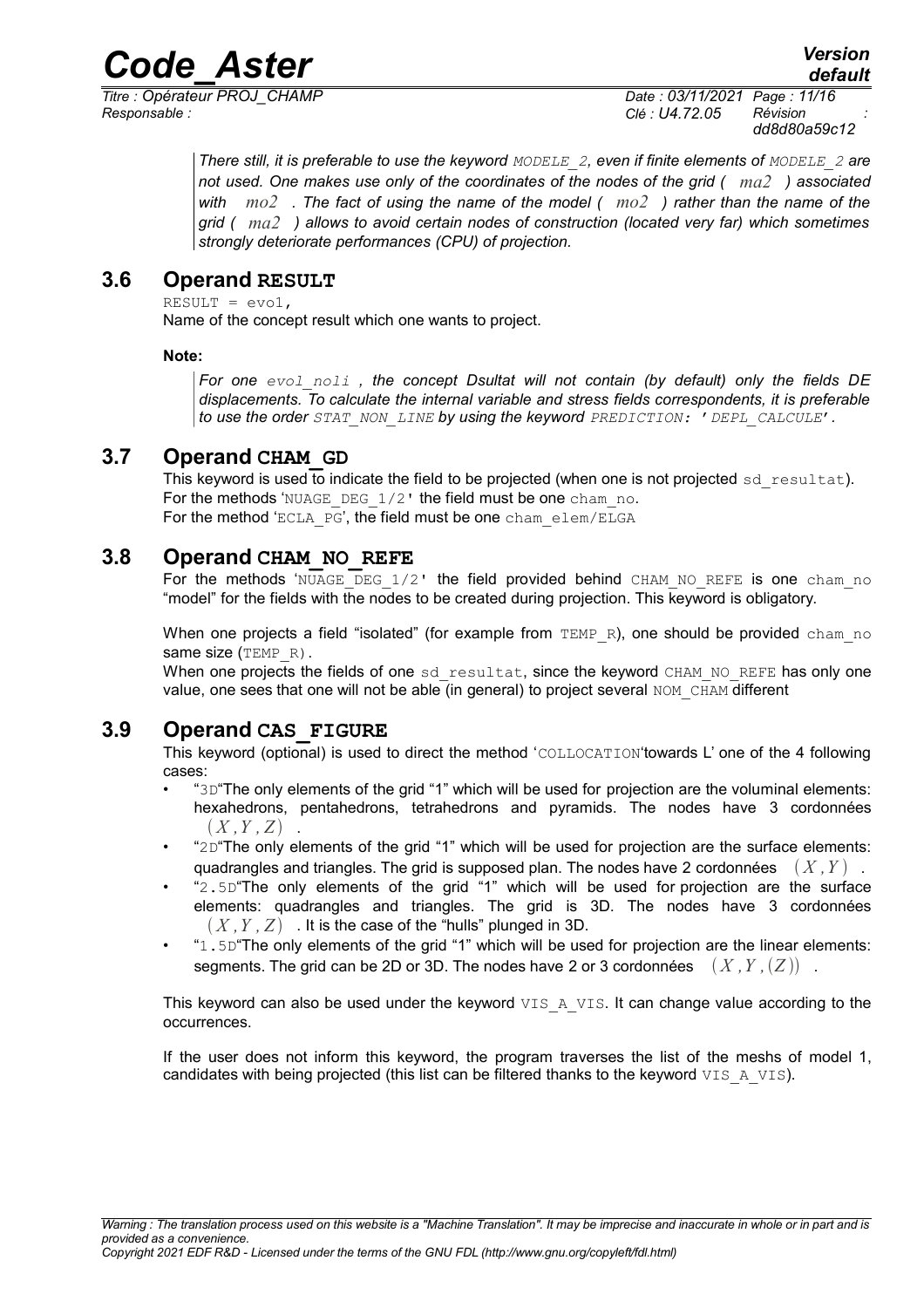*default*

| Titre : Opérateur PROJ CHAMP<br>Responsable :              | Date: 03/11/2021 Page: 12/16<br>Clé : U4.72.05 | Révision<br>dd8d80a59c12 |
|------------------------------------------------------------|------------------------------------------------|--------------------------|
| if there exists at least 1 mesh 3D in this list<br>if not: | $\Rightarrow$ CAS FIGURE=' 3D'                 |                          |
| if there exists at least 1 mesh 2D in this list            |                                                |                          |
| if the geometry is '2D'                                    | $\Rightarrow$ CAS FIGURE=' 2D'                 |                          |
| if the geometry is '3D'                                    | $\Rightarrow$ CAS FIGURE=' 2.5D'               |                          |
| if not:                                                    |                                                |                          |
| if there exists at least 1 mesh 1D in this list            | $\Rightarrow$ CAS FIGURE=' 1.5D'               |                          |

# **3.10 Operands TRANSF\_GEOM\_1 and TRANSF\_GEOM\_2**

<span id="page-11-3"></span>2 keywords TRANSF GEOM  $\overline{1/2} = \overline{f(x, fy, [fz])}$  allow to carry out one (or two) geometrical transformations on cordonnées of the nodes grids 1 and 2 frontant to make projection. This geometrical transformation is temporary (the time of the phase of pairing): the grids are not modified

In 2D for example, 2 functions (or formulas)  $f_x$ ,  $f_y$  are functions of  $(X, Y)$  who will be applied to calculate the 2 new coordinates of the nodes: *fx* to calculate the new one *X* and *fy* to calculate the new one *Y* .

The applications aimed by these keywords are for example:

- Projection of a grid (given in mm) on another grid (given in m). The geometrical transformation (TRANSF\_GEOM\_2) is a homothety of report 1000.
- Projection of a thermal calculation done on an axisymmetric model 2D on a model 3D (but axisymmetric!). The geometrical transformation  $(TRANSFGEM 2)$  is then that which "crushes" the solid 3D in a meridian half-plane:

Let us suppose that the grid 3D is a solid of axis  $Oz$ , functions  $fx$ ,  $fy$ ,  $fz$  to provide are:  $f_x = \sqrt{(x^2 + y^2)}$   $f_y = z$   $f_z = 0$ .

An example of use keyword TRANSF GEOM  $2$  is given in the case test  $zzzz110a$ 

In general, TRANSF\_GEOM\_2 is sufficient, but it can be convenient to combine the two transformations to pass by a simpler intermediate geometry. If for example, one wants to project a result calculated on an air cooler of geometry ( *A* ) towards another slightly different geometry ( *B* ), it can be simpler to break up the geometrical transformation via an intermediate cylinder.

## *Note:*

*In the phase of checking, it is perhaps useful to check the good agreement of the grids. For that, it is possible at the time of the phase of projection to obtain the grids after geometrical transformation. The checking of the good agreement can then be realized in the module PARAVIS or SMESH of Salome\_Meca by superimposing the grids.*

*These grids are saved with the format MED in the repertoire "repe\_out", it is thus necessary to indicate this repertoire in the profile of study and to use the key word*  $INFO=2$ *.* 

# **3.11 Operand CARA\_ELEM**

<span id="page-11-2"></span>This operand is obligatory for the method SOUS POINT and prohibited for the others. It allows to inform the object CARA ELEM bound to MODELE 2 in order to take into account all the related information at the under-points and necessary to projection.

# **3.12 Selection of the names of the fields**

<span id="page-11-1"></span>Keywords TOUT\_CHAMP = 'YES' or NOM\_CHAM = 1 noch allow to choose which are the fields of SD RESULT that one wants to project (by default all fields with the nodes). One can also project the fields by elements "ELNO"and"ELEM", for that it is explicitly necessary to give their names via the keyword NOM CHAM.

# **3.13 Remarks on the projection of the fields by elements for the method 'COLLOCATION'**

<span id="page-11-0"></span>This possibility was introduced initially to make it possible to project the fields of pressure calculated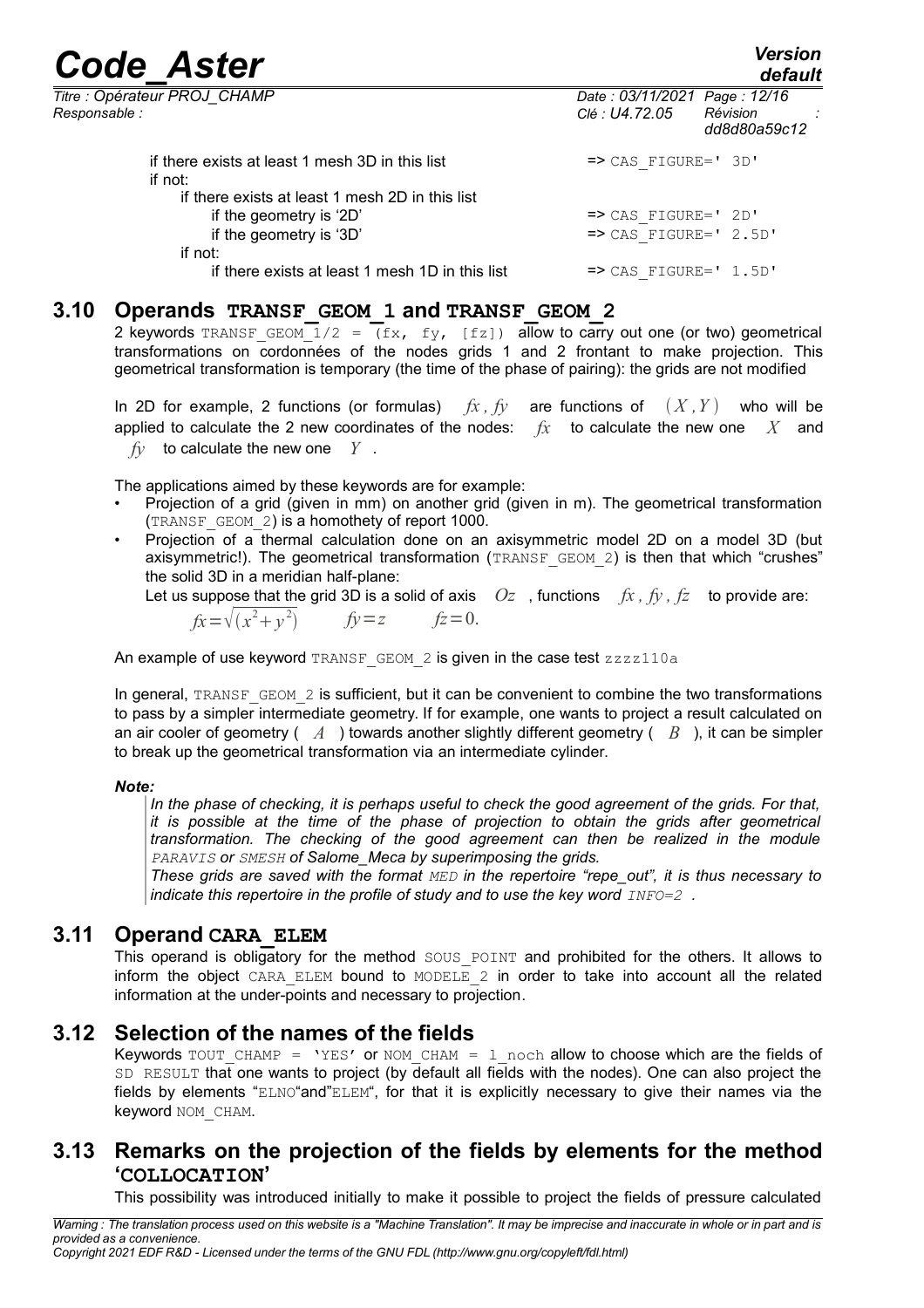# *Code\_Aster Version*<br>*Code\_Aster CHAMP CHAMP Date* : 03/11/2021 Page : 13/16

*Titre : Opérateur PROJ\_CHAMP Date : 03/11/2021 Page : 13/16 Responsable : Clé : U4.72.05 Révision :*

*dd8d80a59c12*

*default*

by the Code Saturn (constant by elements) on the skin of a mechanical grid Aster. This development being general, it is available for all the fields "ELEM"and"ELNO"but the result of projection is sometimes a little diverting.

As for the fields with the nodes, the fields by projected elements of the concept  $evol$  in the concept resu the same names will carry (for example: 'SIGM\_ELNO').

Projected fields ( $resu$ ) will be "natural" by default in the same way as the fields "origin" ( $evo1$ ): "ELEM"or"ELNO".

One can however modify this behavior by default by using the keyword TYPE CHAM=' NOEU' to force the fields projected to be fields with the nodes.

What does one make numerically?

- Fields of the type ELNO: for each mesh of grid 2, one traverses the nodes of this mesh and one calculates the value of each node as one would do it for a field with the nodes. The result of this projection is thus (by construction), a field ELNO who is **continuous** between the elements whereas the initial field is not it.
- So moreover, grids 1 and 2 have common nodes (for example, the projection of a quadratic grid on a linear grid), then the value projected on a node  $(N2)$  grid 2 has an unforeseeable side: the value carried by the node *N2* will be that carried by the equivalent node of grid 1 in**one of the meshs** sharing this node. But the choice of this mesh is arbitrary. Fields of the type ELEM (constant by mesh): the value carried by a mesh of grid 2 is obtained by arithmetic mean of the values carried by its nodes (calculated as for a field ELNO).

When one does not use TYPE CHAM=' NOEU', the projection of fields by elements has direction only if the elements projected the ones on the others are in the same way "standard" (hull, beam, isoparametric). Indeed, if one projected for example a field 3D of 'SIGM\_ELNO' about a formed linear model by elements of bar, one could not store the values of constraints  $SIXX,...$  on these elements (which know only the generalized efforts:  $N$ ,  $MX$ , ... )

## **3.13.1 Operand TYPE\_CHAM= 'NOEU'**

<span id="page-12-1"></span>This keyword is used to force the fields projected to be fields "with the nodes". This keyword is used systematically by the order MACR LIGN COUPE, because one cannot create fields by elements on the "fictitious" model of beam created by this macro-order of visualization.

## **3.13.2 How to project a field ELNO discontinuous on a border?**

#### <span id="page-12-0"></span>Problem:

That is to say a formed structure by two zones *A* and *B* having a common border. This structure is modelled twice *MO1* and *MO2* . These 2 models correspond to 2 different grids *MA1* and *MA2* .

Also let us suppose that the grids respect the border between the zones *A* and *B* , i.e. that there exists in each grid two GROUP\_MA ( *A* and *B* ) correspondents at the zones *A* and *B* .

That is to say a field by elements " ELNO "(for example ' HYDR\_ELNO' ) known on *MO1* . One wants to project it on *MO2* .

How to make so that values of the field on *A* (respectively *B* ) that is to say projected on *A* (respectively *B* ) ?

One wants to prevent that the values of *A* "do not pollute" the zone *B* and reciprocally.

This situation can occur as soon as there exists an important discontinuity of the field on the border enters *A* and *B* .

#### Answer:

One cannot solve this problem with only one call to PROJ CHAMP.

*Copyright 2021 EDF R&D - Licensed under the terms of the GNU FDL (http://www.gnu.org/copyleft/fdl.html)*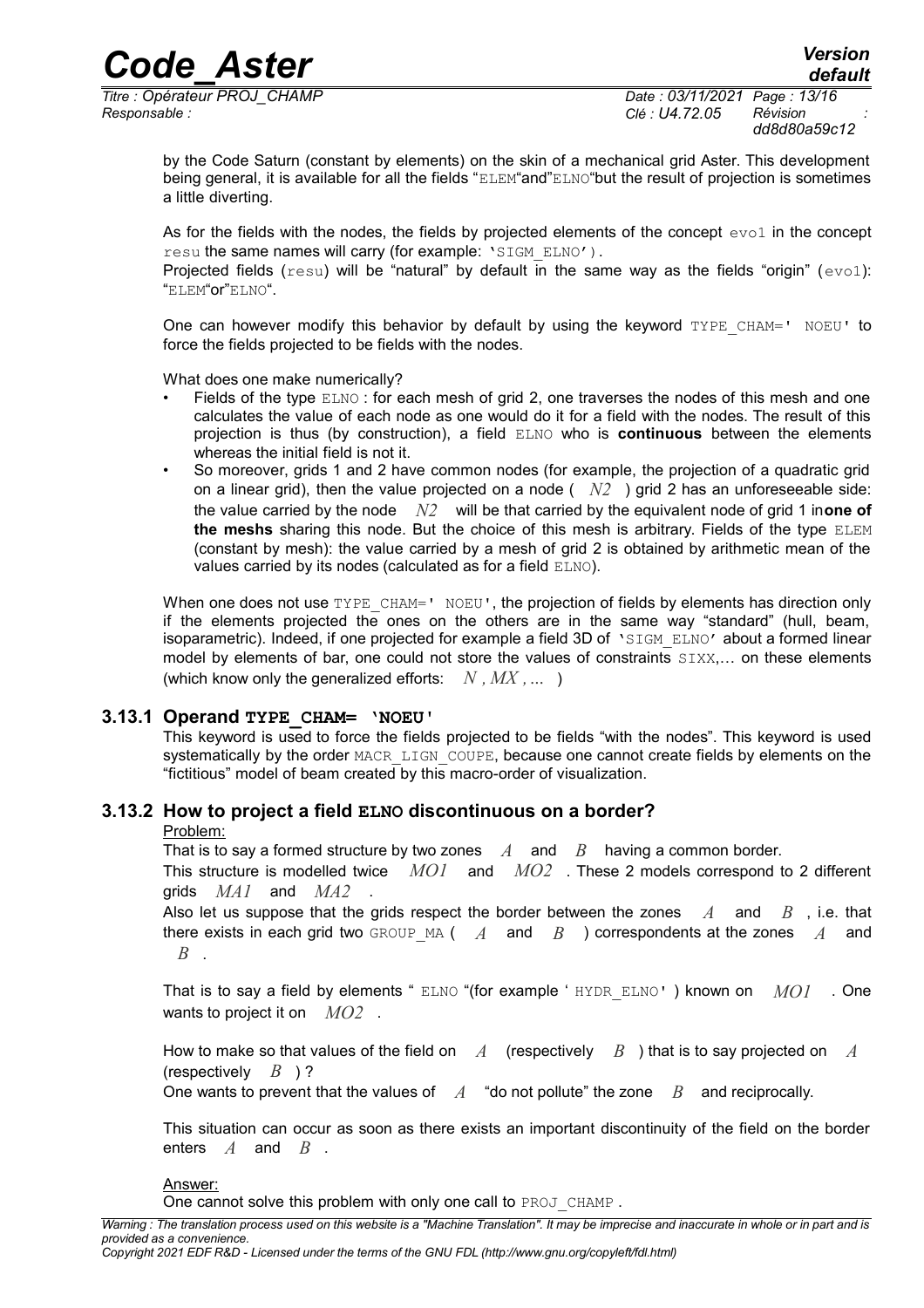*Titre : Opérateur PROJ\_CHAMP Date : 03/11/2021 Page : 14/16 Responsable : Clé : U4.72.05 Révision :*

*default*

Indeed, only method to project a field ELNO is the method ' COLLOCATION '. This method is based on the localization of the nodes of the grid MA2 in the meshs of the grid MA1.

The geometrical phase of pairing of the method ' COLLOCATION 'led to construction D' a structure of data allowing to answer the question:

• For a node  $N2$  of  $M2$ , in which mesh  $IMAI$  of  $MAI$  is this node and which is its position in this mesh?

For the nodes of the border enters  $A$  and  $B$ , there is only one possible answer: either the node is associated with a mesh of A or it is associated with a mesh of *B* .

In general, association is unforeseeable by the user.

It can impose that all the nodes of the border are associated with  $\overline{A}$  (or with  $\overline{B}$ ) by using the key mode VIS A VIS, but that will not solve the initial problem. Indeed, if it imposes for example, that the nodes are associated with the zone *A* , values of *A* the meshs "will pollute" of *B* on the elements which touch the border.

While using VIS A VIS, it can only choose "Which pollutes which?"

In short, method ' COLLOCATION ' is made to project continuous-current fields and it will be always unable to project easily and correctly a strongly discontinuous field.

Solution of skirting:

To solve the problem posed, it is necessary to use 2 times PROJ CHAMP to project the zones

independently *A* and *B* . and *CHB* that it is then necessary to assemble with the order CREA\_CHAMP/OPERATION=' ASSE'.

This "solution" is illustrated in the test zzzz304a.

# **3.14 Remarks on the projection of fields ELGA of a model X-FEM**

<span id="page-13-1"></span>An element X-FEM can be Re-cut out in a variable number of subelements. The number of points of Gauss of such an element is thus variable.

In Code Aster, one cannot take into account this variable number of points: the field is oversized. By convention, the unutilised points are positioned geometrically at the item (0,0,0). On these points, the values of the field are arbitrary.

When one projects a field ELGA on a model X-FEM, these fictitious points, if they are found geometrically apart from the model origin, will cause an alarm CALCULEL5\_48 indicating that certain points were projected on remote meshs. If coordinates of the points "remote" are (0,0,0), one should not worry some.

# **3.15 Operand DISTANCE\_MAX**

<span id="page-13-0"></span>To project the grid *MA1* on the grid *MA2* , method (COLLOCATION) seek in which element of the grid *MA1* each node is of *MA2* , then the value using the functions of form of the element interpolates. When that a node of *MA2* is not in any element of the grid *MA1* , the method connects the node and the point (of the edge) of the element nearest. It interpolates the value using the functions of form of the element and that even if the node is "far" from this element.

If it be wished that a node which is not in any the elements of the grid *MA1* , is not concerned with projection, one uses the operand DISTANCE\_MAX. This operand makes it possible to give the maximum distance which one authorizes between the node and the element nearest.

If the node does not answer the criterion of proximity the field will not be project on this node (i.e the node will not carry any component).

There is no value by default for DISTANCE MAX. What wants to say that by default, the field will be prolonged apart from the matter also far one will need it.

*Warning : The translation process used on this website is a "Machine Translation". It may be imprecise and inaccurate in whole or in part and is provided as a convenience.*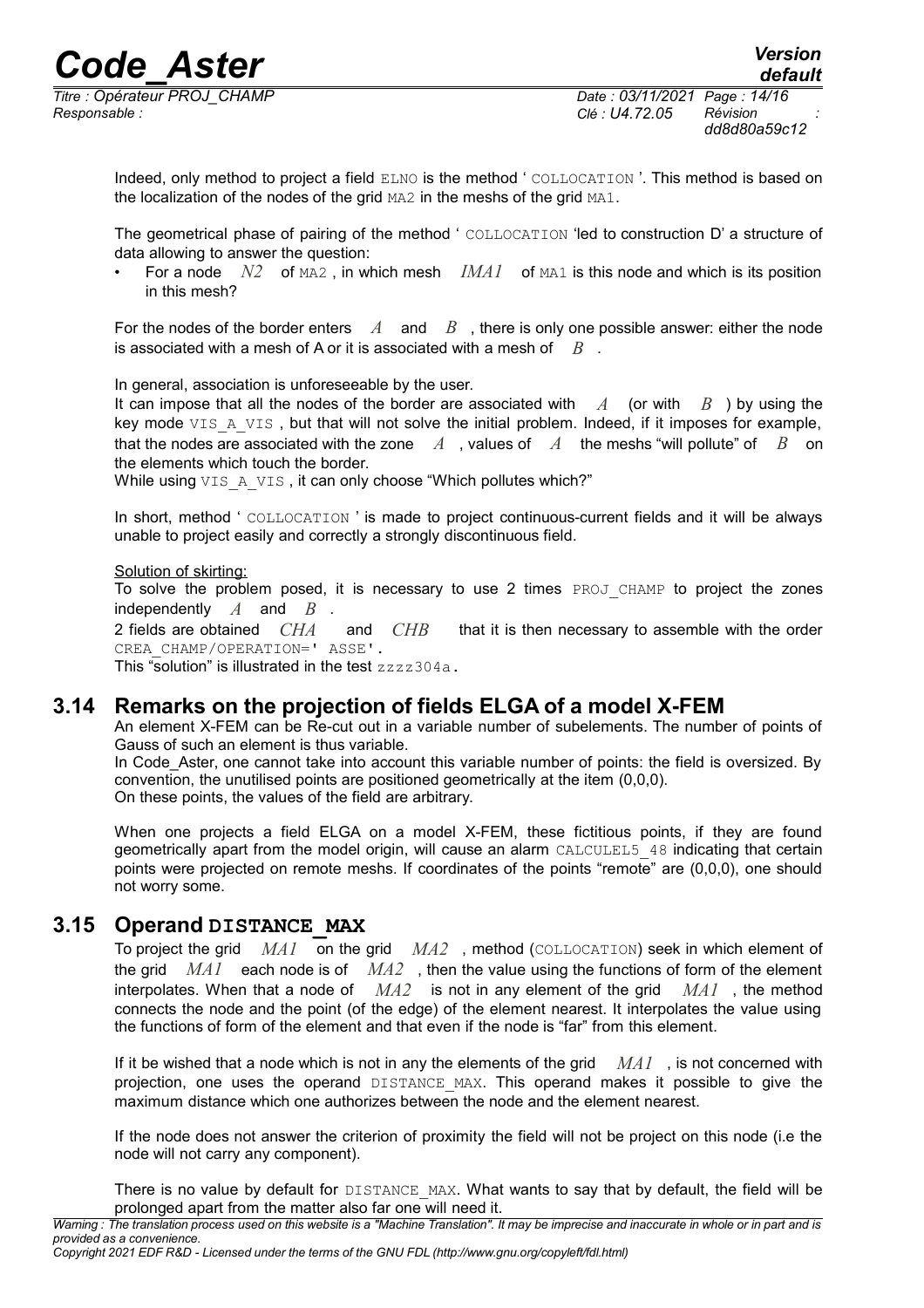*Titre : Opérateur PROJ\_CHAMP Date : 03/11/2021 Page : 15/16 Responsable : Clé : U4.72.05 Révision :*

*dd8d80a59c12*

# **3.16 Operand ALARME= 'YES'/'NOT'**

<span id="page-14-3"></span>When a node of the grid "2" is found "far" from the elements of the grid "1", the code transmits a message of alarm (CALCULEL5 48). One can avoid these alarms while using ALARME=' NON'.

# **3.17 Operand DISTANCE\_ALARME = d\_ala**

<span id="page-14-2"></span>A node of the grid "2" is regarded as "far" from the grid "1" if:

- The distance from the node to the mesh nearest to the grid "1" is higher than 10% of the size of this mesh.
	- It is this criterion (relative) which is used if DISTANCE\_ALARME is not provided.
- The distance from the node to the mesh nearest to the grid "1" is higher than  $d$  ala if the keyword DISTANCE\_ALARME is used (absolute criterion).

#### **3.18 Operand PROL\_ZERO= 'NOT'/'YES'**

<span id="page-14-1"></span>For the fields with the nodes:

- If a node is not concerned with projection (DISTANCE\_MAX nondefinite or beyond this distance), no value is assigned to this node. The user can choose PROL\_ZERO=' OUI' in order to affect 0 on this node.
- When the user wants to impose a classification on the fields of  $SD$  RESULTAT, it must use the keyword NUME DDL. If this classification imposes that a given node carries components and that the node is found in the preceding case without value to project, an error message is transmitted. To avoid it, the user can choose PROL\_ZERO=' OUI' in order to affect 0 on this node.

For the fields with the elements:

The keyword PROL ZERO can also be used during the projection of the fields by elements. It has the same direction: one assigns the field to "zero" where projection could not be made.

# **3.19 Operand NUME\_DDL = naked**

<span id="page-14-0"></span>This keyword makes it possible "to number" the fields projected (for a structure of data of type "mode") according to classification (naked). It is necessary if one wishes to use the result of the order in later calculations (orders REST\_GENE\_PHYS, PROJ\_BASE,…).

# **3.20 Selection of the sequence numbers**

<span id="page-14-8"></span>cf [U4.71.00].

# **3.21 Operand NOM\_PARA**

<span id="page-14-7"></span>NOM PARA = will lpara,

This keyword is followed of a list of names of parameters of SD\_RESULTAT evo1. Parameters of evo1 correspondent with these names will be recopied in the structure of data produced by the order (resu).

Example: during the projection of clean modes, one can indicate: NOM\_PARA =  $(')$ AMOR\_REDUIT', 'MASS\_GENE')

# **3.22 Operand TITLE**

<span id="page-14-6"></span>TITLE =  $\textrm{titr}$ , Title which one wants to give to the concept result.

# **3.23 Operand INFORMATION**

<span id="page-14-5"></span>INFORMATION  $= / 1$ , [DEFECT]  $/2$ ,

Level of impression.

# **4 Example**

<span id="page-14-4"></span>Calculations thermics and mechanics on two different grids.

*Warning : The translation process used on this website is a "Machine Translation". It may be imprecise and inaccurate in whole or in part and is provided as a convenience. Copyright 2021 EDF R&D - Licensed under the terms of the GNU FDL (http://www.gnu.org/copyleft/fdl.html)*